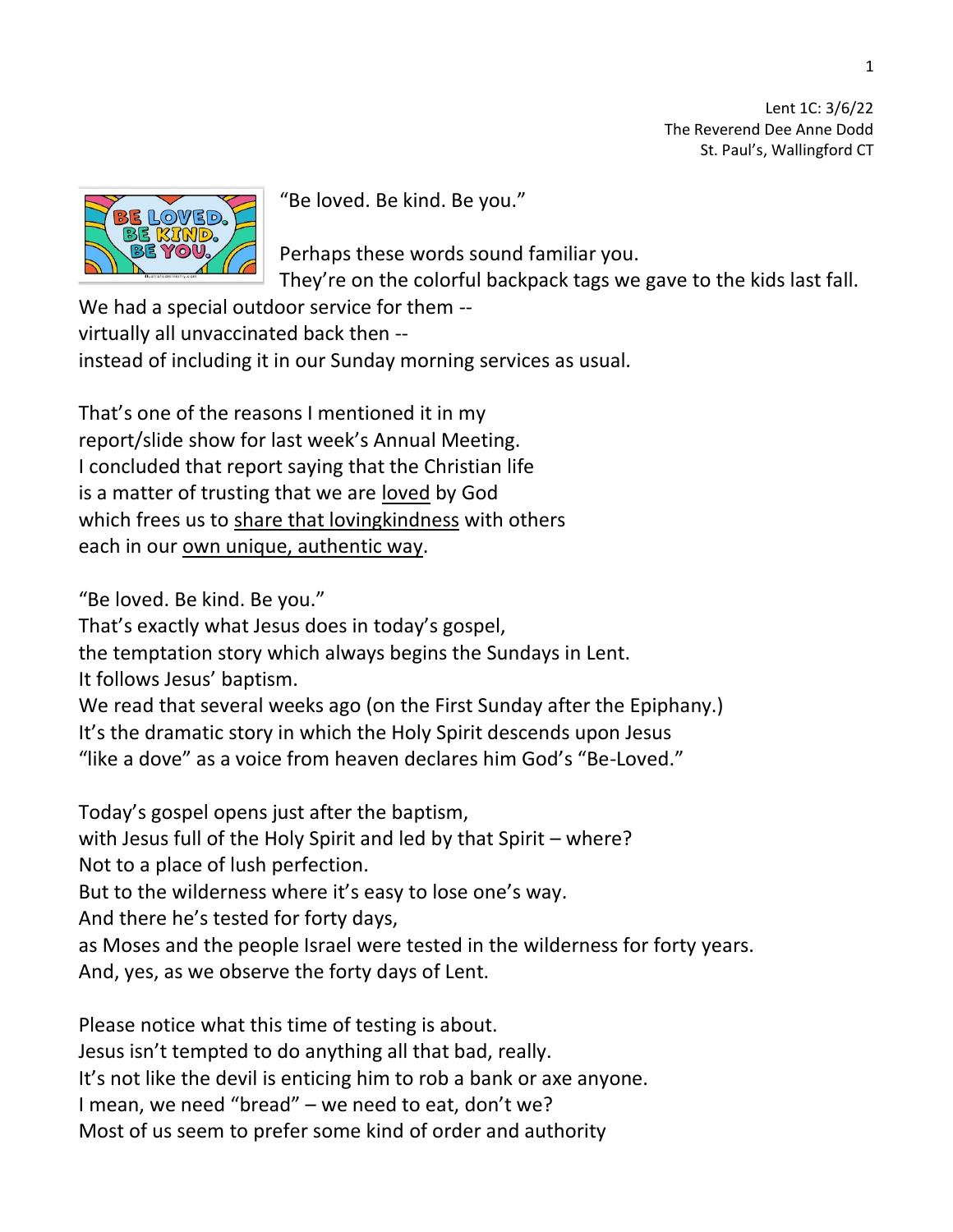to chaos and anarchy.

And, finally, we feel responsible for keeping ourselves and our families safe. So what's the problem with these so-called temptations?

As much as anything, I think it's that ugly word "if" which makes everything conditional, a quid pro quo. "*IF* you're the Son of God," says the devil, waving that stone before Jesus. "*IF* you do this," the devil bargains, then I'll do that. "*IF* you're the Son of God," the devil taunts, then throw yourself off the pinnacle to prove it.

But Jesus doesn't have to prove anything to anyone. He knows exactly who and *whose* he is. He is Be-Loved – no ifs, ands or buts. He is loved without condition which means he cannot do anything to make himself any more beloved of God than he already is.

What Jesus can and does do is this: Be loved. Be kind. Be himself, be who God created him to be.

In the public ministry launched at the end of those forty days, Jesus doesn't do a thing to try to earn God's favor. Oh, he does plenty of things, alright, throughout the action-packed gospel. But he does them because he knows that he's loved. Jesus knows that he was baptized and led by the Spirit to share God's love with those who need it most.

And so Jesus, who refuses to turn stone into bread for the devil, feeds the hungry multitudes. Jesus, who refuses to turn stone into bread for the devil, dines with sinners and all manner of outcasts.

Jesus, who refuses to turn stone into bread,

gives his own body to be the Bread of Heaven.

Jesus, who refuses the temporal political power the devil offered, shows us the way to God's kingdom by practicing radical hospitality and mercy, justice and healing, and lovingkindness, for all.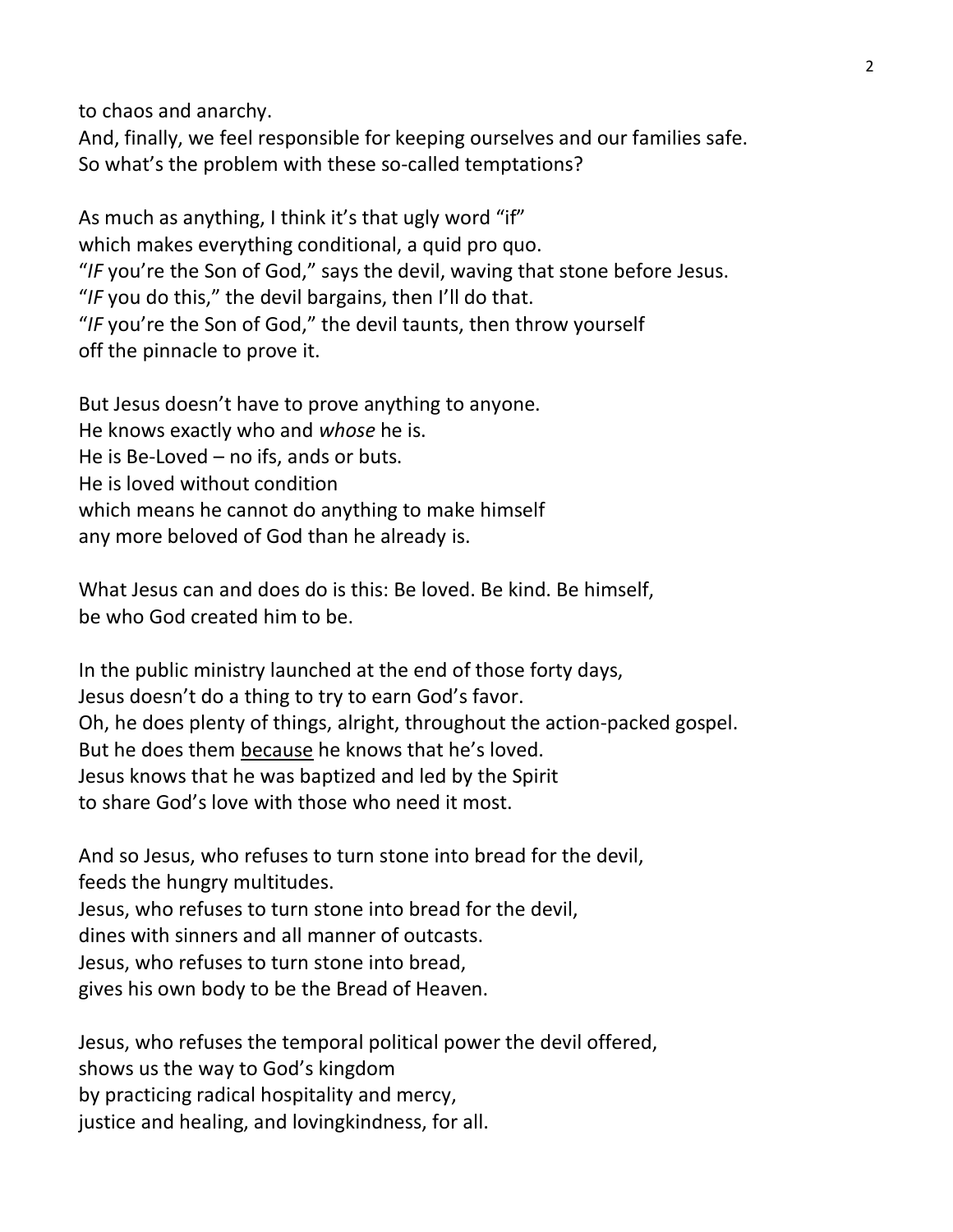Jesus, who refuses to play the devil's parlor game of throwing himself off the pinnacle of the temple, allows himself to be lifted high upon the cross.

Jesus resists all the tests of the devil to show us what it means to "Be Loved," without condition or measure.

This is what we're to be about these forty days of Lent  $$ living into our truest and deepest identity as God's Be-Loved.

If giving up chocolate or something helps you do this, fine. Lighting a candle and sitting in silence a few minutes every morning? Doing the Living Compass daily devotional or the Way of Love Lenten calendar? Coming on this afternoon's Prayer Walk or the Wednesday evening Zoom class? Decluttering your life – physically, spiritually, psychically? Giving more to charity, be it church or next Saturday's Love Your Neighbor Drive-thru or to help Ukrainian refugees.

Whatever speaks to you.

Whatever helps you hear loud and clear that you are God's Be-Loved, and there's nothing you need or can do to make God love you even a speck more. You have within you right now everything you need to share that love, overflowing, to put it into action, in your own unique, authentic way. You can "Be" the YOU God created you to be.

"Be loved. Be kind. Be you."

I didn't dare ask Miss Frances to dig out her old supplies and make up a batch of those cute backpack tags for us grownups. She's got plenty to do with Lent and Holy Week prep. But I admit it did cross my mind. Then I remembered that we each already have a "tag" that can never be misplaced.

It's the sign of the cross.